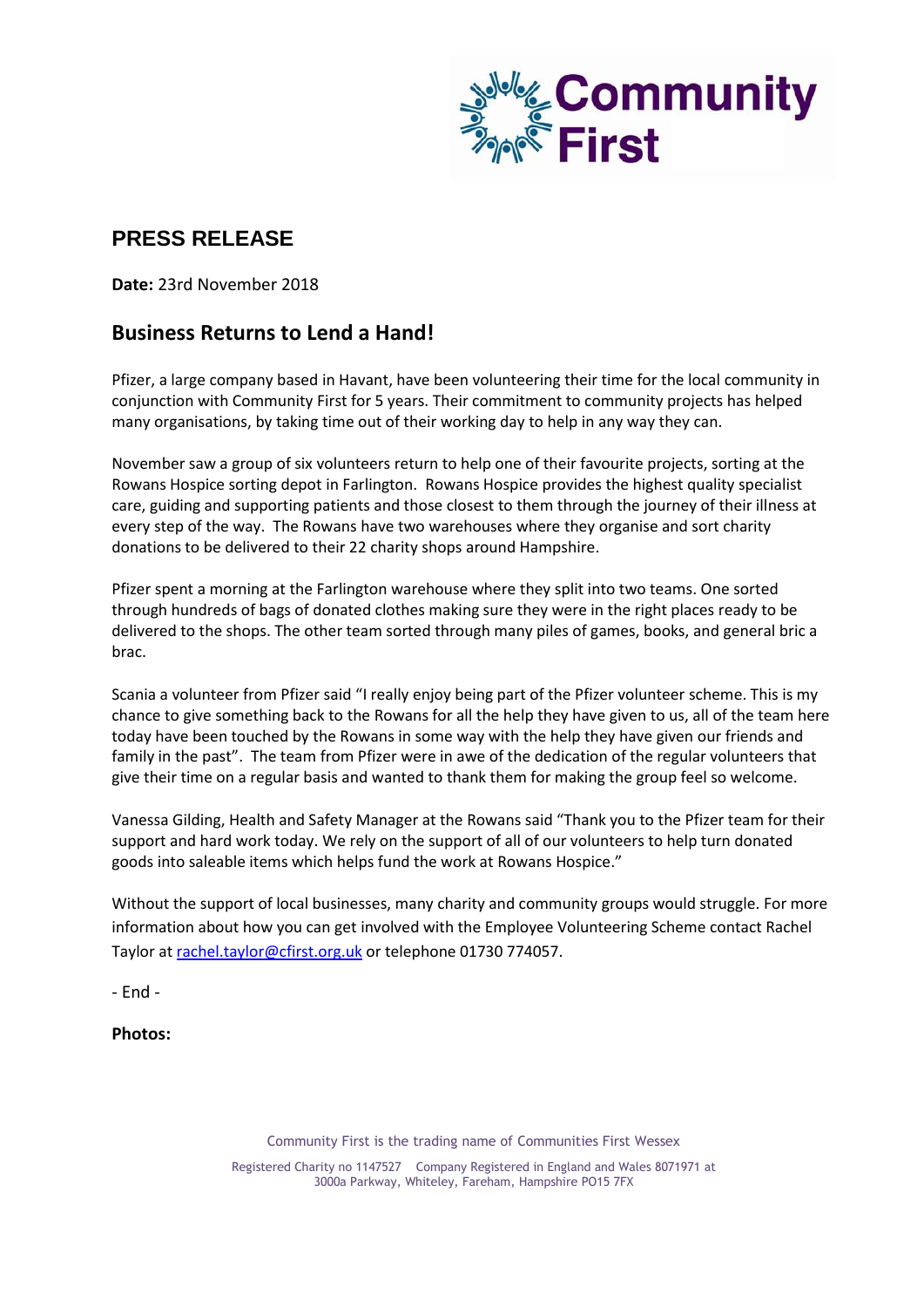



## **Notes for Editors**

- 1. Communities First Wessex (known as Community First) provides support and advice to local voluntary and community groups, charities and social enterprises in order to build their capacity and ensure a thriving and successful voluntary sector across East Hampshire, Fareham, Havant and Winchester. We also provide a one stop shop for all aspects of volunteering; helping recruit and place volunteers throughout our local communities and providing specialist training for voluntary organisations.
- 2. Communities First Wessex also delivers critical community services including:
	- a. Community Transport and Dial a Ride in East Hampshire, Fareham, Gosport, Havant, Winchester and Basingstoke
	- b. Shopmobility in Fareham, Havant and Chichester, and Winchester

Community First is the trading name of Communities First Wessex

Registered Charity no 1147527 Company Registered in England and Wales 8071971 at 3000a Parkway, Whiteley, Fareham, Hampshire PO15 7FX